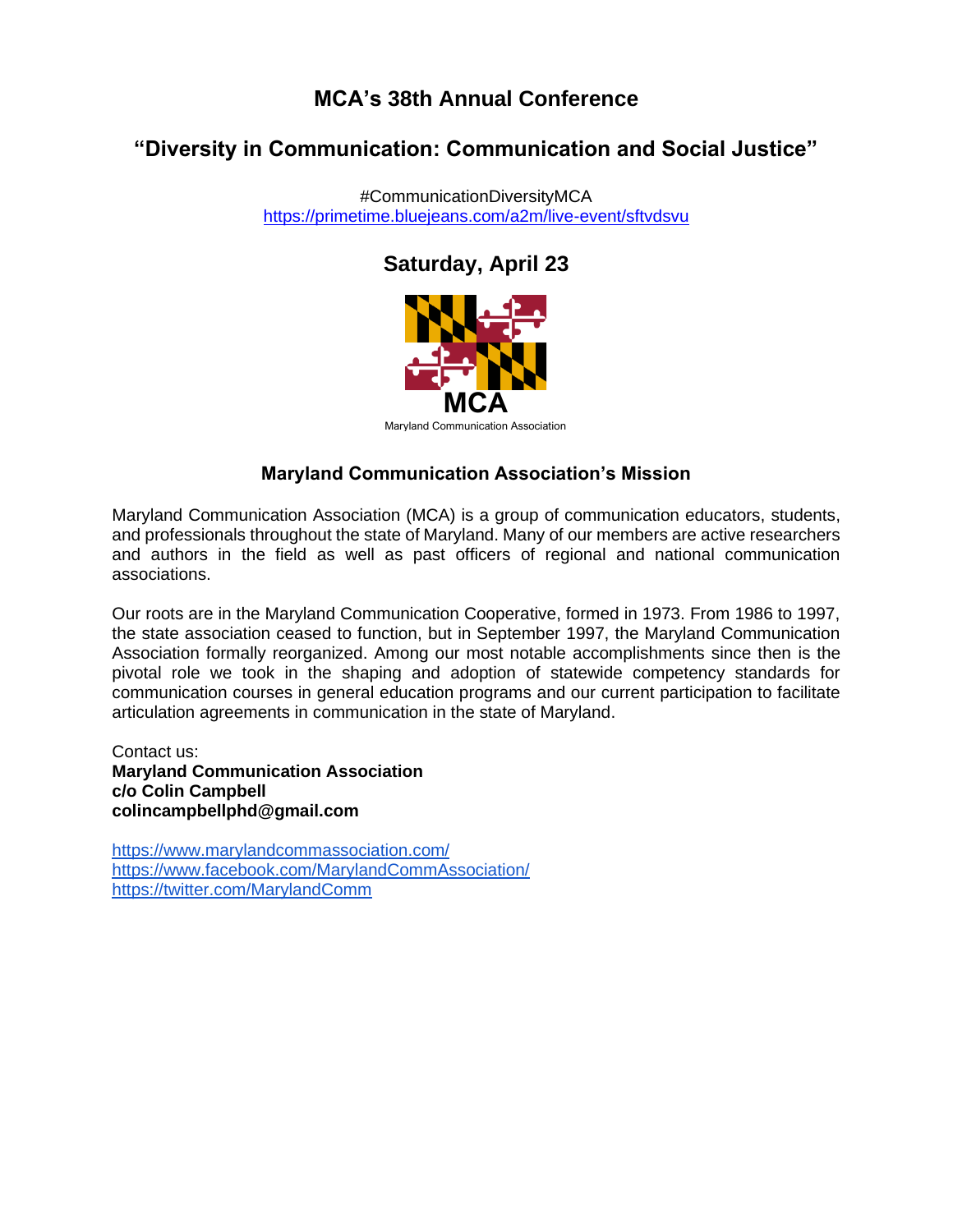### **A Note from the President**



Dear MCA Members and Colleagues:

Thank you and welcome to the Maryland Communication Association's 38<sup>th</sup> Annual and first official virtual conference!

This year's theme: "*Diversity in Communication: Communication and Social Justice*" was inspired by disparate issues exposed after the murder of George Floyd in 2020. His death highlighted other inequalities that remain stubbornly persistent in our society from policing policy to education. Of late, we are witnessing the efforts to suppress education and history that helped to form our country in the efforts of a more perfect union. As educators and researchers, it is part of our responsibility to learn, understand, and share the ramifications and consequences of this brand of censorship. We appreciate everyone who has volunteered their time and effort throughout the past several months. COVID has hampered our usual operations including our ability to hold an in-person conference. We realize that this conference would not be possible without your support of which we are immensely thankful for.

We hope that you enjoy and come away with something new from this conference's presentations. On behalf of the MCA board I, once again, thank our panelists, moderators, and attendees for their contributions.

Have a great conference!

Sincerely,

Colin Campbell, PhD MCA President, Howard University

#### **2021-2022 MCA Executive Board**

Lee Krähenbühl, Ph.D.: MCA First Vice President, Stevenson University Chrys Egan, Ph.D.: MCA Second Vice President, Salisbury University Amy Oneal-Self, Ph.D.: MCA Treasurer, Wor-Wic Community College Dara Phillips, Ph.D.: MCA Secretary, Wor-Wic Community College Sherry Tucker: MCA Immediate Past President, Community College of Baltimore County Denise Gilmer-Knudson, M.A.: MCA Past President, College of Southern Maryland